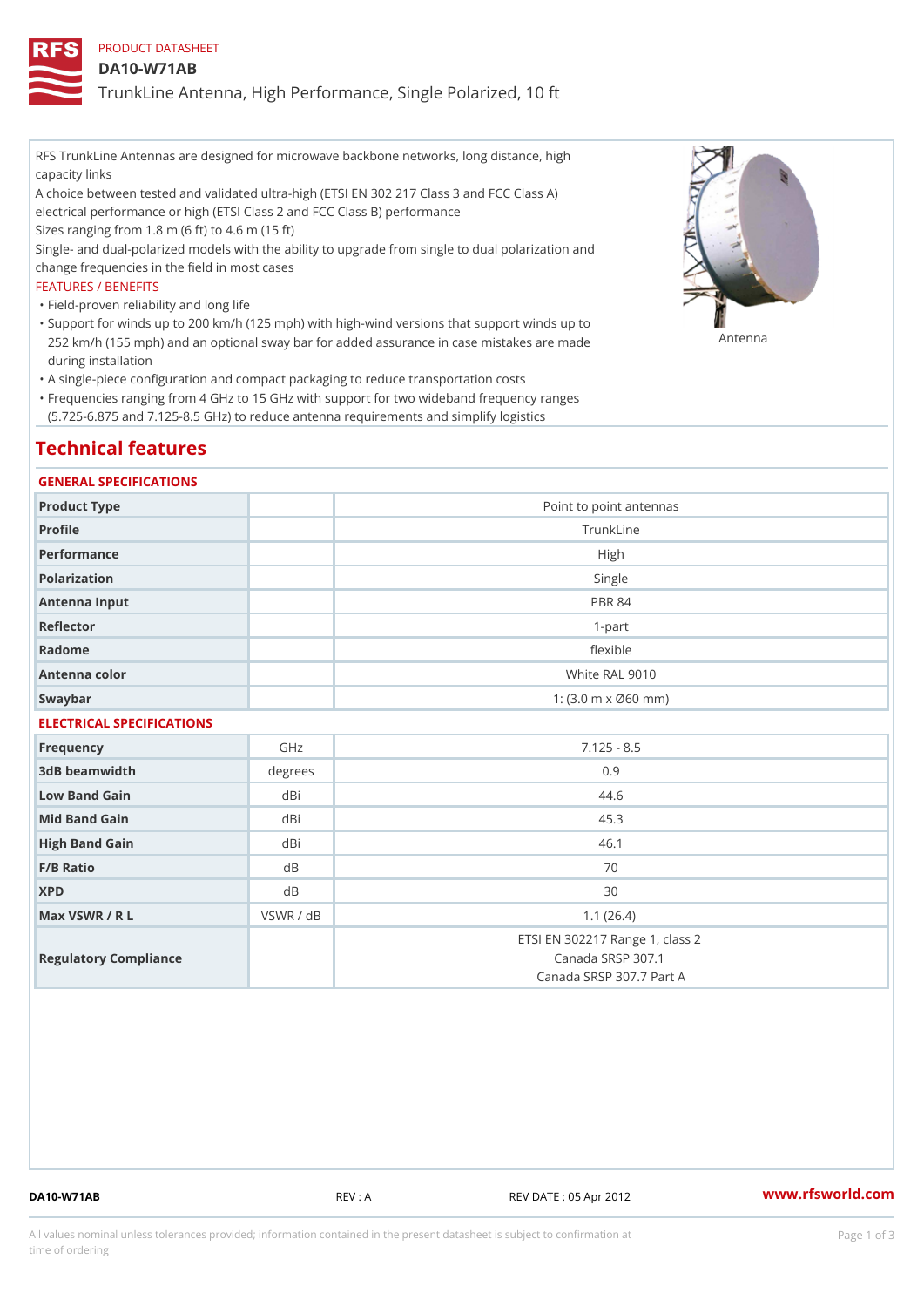# PRODUCT DATASHEET

# DA10-W71AB

TrunkLine Antenna, High Performance, Single Polarized, 10 ft

| MECHANICAL SPECIFICATIONS                                    |             |              |                                                                          |  |
|--------------------------------------------------------------|-------------|--------------|--------------------------------------------------------------------------|--|
| Diameter                                                     |             | ft $(m)$     | 10(3)                                                                    |  |
| Elevation Adjustment                                         |             | degrees      | ± 5                                                                      |  |
| Azimuth Adjustment                                           |             | degrees      | ± 5                                                                      |  |
| Polarization Adjustment                                      |             | degrees      | ± 5                                                                      |  |
| Mounting Pipe Diameter<br>minimum                            |             | $mm$ (in)    | 114(4.5)                                                                 |  |
| Mounting Pipe Diameter<br>maximum                            |             | $mm$ (in)    | 114(4.5)                                                                 |  |
| Approximate Weight                                           |             | kg (lb)      | 290 (638)                                                                |  |
| Survival Windspeed                                           |             | $km/h$ (mph) | 200 (125)                                                                |  |
| Operational Windspeed                                        |             | $km/h$ (mph) | 190(118)                                                                 |  |
| <b>STRUCTURE</b>                                             |             |              |                                                                          |  |
| Radome Material                                              |             |              | PVC coated fabric                                                        |  |
| FURTHER ACCESSORIES                                          |             |              |                                                                          |  |
| optional Swaybar                                             |             |              | 1: SMA-SK-60-3000A (3.0 m x Ø60 mm)                                      |  |
| Further Accessories                                          |             |              | SMA-WK-10: Wind Kit<br>SMA-SKO-UNIVERSAL-L : Universal sway bar fixation |  |
| MOUNTOUTLINE                                                 |             |              |                                                                          |  |
| Dimension_A                                                  | m m<br>(in) |              | 3220(126.8)                                                              |  |
| $Dimension_B$                                                | m m<br>(in) |              | 1640(64.6)                                                               |  |
| Dimension_C                                                  | m m<br>(in) |              | 550 (21.7)                                                               |  |
| $Dim_D -$<br>$114$ m m (4.5_ir) $\mathbb{R}$ in $\mathbb{R}$ | m m         |              | 190(7.5)                                                                 |  |
| <b>Brand Controller</b>                                      | m m         |              | 0.701410                                                                 |  |

Dimension\_E

Dimension\_F

(in)

m<sub>m</sub> (in)

370 (14.6)

1440 (56.9)

DA10-W71AB REV : A REV DATE : 05 Apr 2012 [www.](https://www.rfsworld.com)rfsworld.com